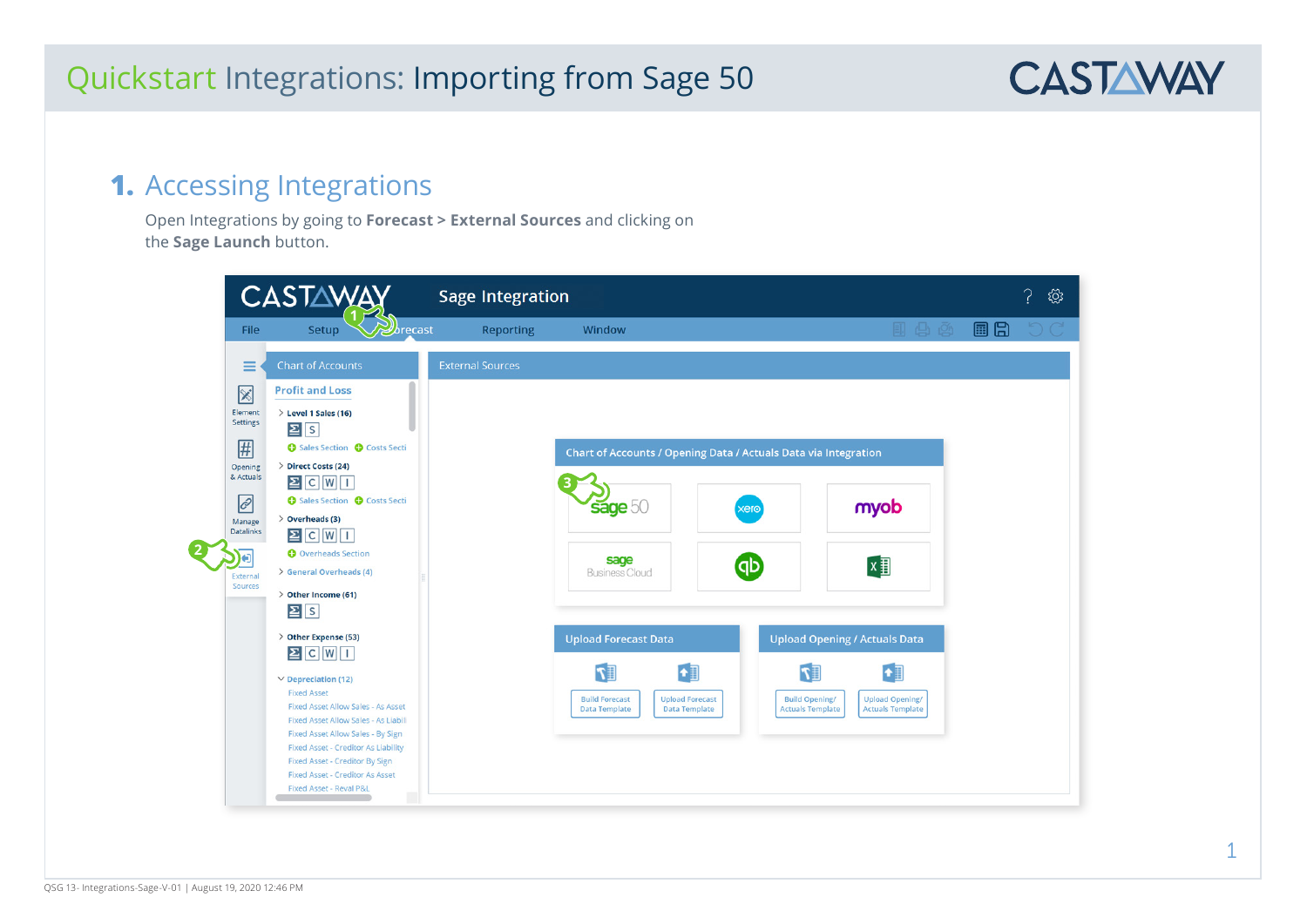

| 2. Create or Open a Mapping File                                                                                                                                                                                                                                                                     | <b>External Sources - Sage</b>                                                                                                                                                                                                                                    |  |  |  |
|------------------------------------------------------------------------------------------------------------------------------------------------------------------------------------------------------------------------------------------------------------------------------------------------------|-------------------------------------------------------------------------------------------------------------------------------------------------------------------------------------------------------------------------------------------------------------------|--|--|--|
| Choose to create a New Mapping File or open a<br>previous Mapping File.                                                                                                                                                                                                                              | <b>Mapping File</b><br><b>New Mapping File</b><br><b>Open Mapping File</b>                                                                                                                                                                                        |  |  |  |
| <b>External Sources - Sage</b><br><b>Mapping File</b><br><b>New Mapping File</b><br><b>Open Mapping File</b><br><b>3.</b> Select the Sage file<br>Sage 50 Settings                                                                                                                                   | Sage 50 Settings<br>$\boxed{1}$ 25<br><b>Sage Version</b><br>2<br>my login<br><b>Logon Name</b><br><br>Password<br>3<br>c:\ProgramData\Sage\Accounts\2019\Company.001\ACCDATA<br>Data Folder *<br>* generally the ACCDATA folder (depending on your Sage version) |  |  |  |
| $\bullet$ 25<br>Sage Version<br>1. Enter your Sage version number*<br>2. Enter your Sage logon details                                                                                                                                                                                               | My Company mapping file.pxim<br><b>Load File Data</b>                                                                                                                                                                                                             |  |  |  |
| 3. Click the Browse button and select your Sage Data Folder<br>location or alternatively you can enter the location manually<br>4. Click Load File Data<br>$\Box$ If any one of these steps is incomplete, then you may get a connection error.<br>If this happens check your details and try again. | Tip: As the mapping file is separate to the main Castaway file you<br>should always save a mapping file. We recommend saving the<br>Mapping File in the same folder location as the Castaway file.                                                                |  |  |  |
| <b>★</b> If you do not know your <b>Sage</b> version number or file path see the last page of<br>this guide for instructions on how to find it.                                                                                                                                                      |                                                                                                                                                                                                                                                                   |  |  |  |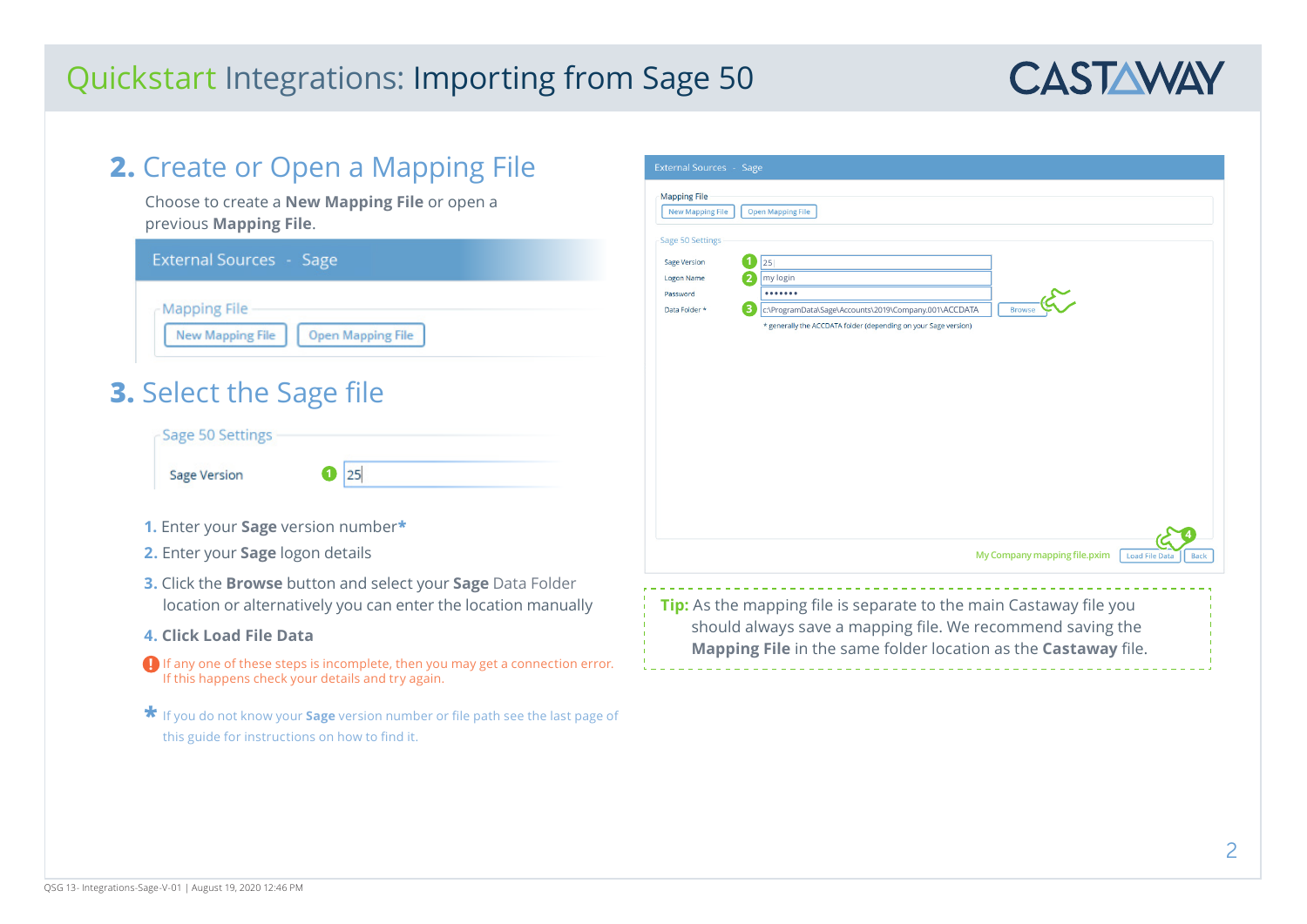

### **4.** Map the Sage accounts to Castaway

The **Sage** data screen appears with the **Sage** accounts across 5 tabs: Each tab shows the number of accounts in 3 categories:

| (M)apped<br>Accounts successfully<br>mapped                                                                                                                                                                          |                                              |                                                                                                                                                    | (A)rchived<br>not mapped |               | Accounts purposely                             | (U)nmapped<br>Accounts not<br>yet mapped | $\cdots$ $\cdots$ $\circ$ $\circ$<br>multiple S<br>multiple S |
|----------------------------------------------------------------------------------------------------------------------------------------------------------------------------------------------------------------------|----------------------------------------------|----------------------------------------------------------------------------------------------------------------------------------------------------|--------------------------|---------------|------------------------------------------------|------------------------------------------|---------------------------------------------------------------|
| <b>CASTAWAY</b><br>File<br>Setup<br><b>Chart of Accounts</b><br>≡<br>$\boxtimes$<br>$\vee$ Bank Accounts<br><b>BA</b><br>Element<br>Settings                                                                         | Forecast<br>Assets<br>MO AO US<br>Account Id | <b>Sage Integration</b><br><b>Reporting</b><br><b>External Sources - Sage</b><br><br>auitv<br>abilities<br>MO AD U1   MO AD UZ8   MO AD U3<br>Name | Revenue                  |               | Oct 2017<br>$\leftarrow$ 40<br>$\mathbf{B}$ .) |                                          | $?$ $@$<br>画圖<br>$\circ$<br>日 凸 @                             |
| T Main Bank Account<br>囲<br>Current Assets                                                                                                                                                                           | <b>Unk</b><br>800                            | Accounts Payable                                                                                                                                   | Type Name<br>CURRLIAB    | Value<br>0.00 |                                                |                                          |                                                               |
| $\vee$ Receivables<br>Open<br>8A <sub>1</sub><br>Santin<br>To Accounts Payabl                                                                                                                                        | $\overline{nn}$<br><b>IRR1 LAF</b>           | inpaid Expense Claim<br>0.00                                                                                                                       | <b>CURRLIAB</b>          | 0.00          |                                                |                                          |                                                               |
| $\times$ investments<br>$\odot$                                                                                                                                                                                      | 804                                          | Wages Payable - Payroll                                                                                                                            | <b>CURRLIAB</b>          | 0.00          |                                                |                                          |                                                               |
| $\overline{N}$<br>Manage<br>$\vee$ Loans Receivable                                                                                                                                                                  | 820                                          | GST                                                                                                                                                | CURRLIAB                 | 0.00          |                                                |                                          |                                                               |
| <b>Datalinks</b><br>同                                                                                                                                                                                                | 825                                          | PAYG Withholdings Payable CURRLIAB                                                                                                                 |                          | 0.00          |                                                |                                          |                                                               |
| $\blacksquare$<br>$\vee$ Other Current Assets<br>AL                                                                                                                                                                  | - 7<br>826                                   | <b>Superannuation Payable</b>                                                                                                                      | <b>CURRLIAB</b>          | 0.00          |                                                |                                          |                                                               |
| External<br>Sources<br>$\vee$ Non-Current Assets                                                                                                                                                                     | 830                                          | Income Tax Payable                                                                                                                                 | CURRLIAB                 | 0.00          |                                                |                                          |                                                               |
| $\vee$ Fixed Assets                                                                                                                                                                                                  | 840                                          | <b>Historical Adjustment</b>                                                                                                                       | <b>CURRLIAB</b>          | 0.00          |                                                |                                          |                                                               |
| FA<br>$\vee$ Investments                                                                                                                                                                                             | 850                                          | Suspense                                                                                                                                           | CURRLIAB                 | 0.00          |                                                |                                          |                                                               |
| W                                                                                                                                                                                                                    | 860                                          | Rounding                                                                                                                                           | CURRLIAB                 | 0.00          |                                                |                                          |                                                               |
| $\vee$ Loans Receivable                                                                                                                                                                                              | 877                                          | <b>Tracking Transfers</b>                                                                                                                          | <b>CURRLIAB</b>          | 0.00          |                                                |                                          |                                                               |
| TU.<br>$\vee$ Other Non-Current Assets                                                                                                                                                                               | 880                                          | Owner A Drawings                                                                                                                                   | CURRLIAB                 | 0.00          |                                                |                                          |                                                               |
| <b>AL</b>                                                                                                                                                                                                            | 881                                          | Owner A Funds Introduced CURRLIAB                                                                                                                  |                          | 0.00          |                                                |                                          |                                                               |
| $\vee$ Current Liabilities                                                                                                                                                                                           | 900                                          | Loan                                                                                                                                               | <b>TERMILIAB</b>         | 0.00          |                                                |                                          |                                                               |
| $\vee$ Payables<br><b>General Trade Creditors</b><br><b>Dividend Payable</b><br>$\vee$ Trade Finance<br>TF<br>M Main Trade Finance<br>▽ General PAYG Payable<br>General PAYG Payable<br>v General Superannuation Pay |                                              |                                                                                                                                                    |                          |               |                                                |                                          |                                                               |
| General Superannuation Payab<br>v General Payroll Tax Payable<br>THE R. P. LEWIS CO., LANSING.                                                                                                                       |                                              |                                                                                                                                                    |                          |               |                                                |                                          | xero.pxim Save Mapping   Import Values<br>Back                |

Using drag & drop, you can map:

- one **Sage** account to an existing **Castaway** account
- multiple **Sage** accounts to an existing **Castaway** account
- one **Sage** account to a new **Castaway** account
- **Sage** accounts to a new **Castaway** account
- **Sage** accounts to multiple new **Castaway** accounts

**Note:** A Mapping File (\*.pxim file extension) records how the **Sage** Chart of Accounts maps across to the **Castaway** Chart of Accounts. Mapping Files can be used and updated every time you want to import data into **Castaway** from **Sage**.

Drag & drop the account(s) to the **Castaway** Chart of Accounts:

**Existing:** Drag & drop the **Sage** account(s) over the account name.

**New:** Drag & drop the **Sage** account(s) over the element button.

**Archive:** Shows an account has been considered but does not need to be mapped to **Castaway**. **\*Click** the button in the Link column and it will show a line.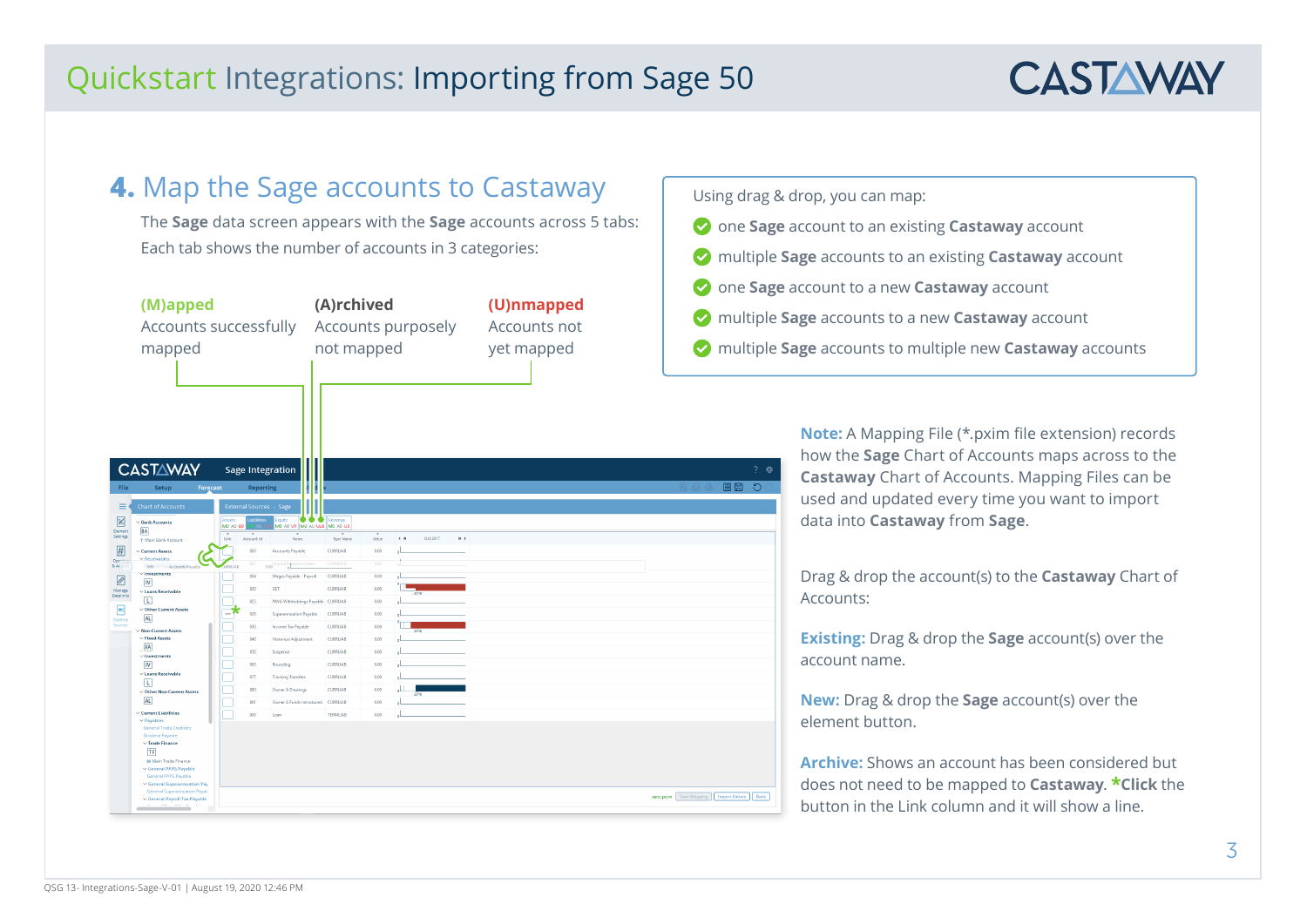#### **5.** Import Values (Opening Balances)

Once the **Sage** accounts have been mapped you can import opening balance sheet and prior Profit & Loss data from the **Sage** file.

**1. Click** the **Import Values** button to launch the Select Import Value Months screen



**2.** Select the **Opening Balance** month from the drop-down list and set the number of months data required in the prior Profit & Loss



**Note:** If you have enabled Actuals in your **Castaway** file, you can import Actuals data from **Sage** for one month or multiple months.



**CASTAWAY** 

**3. Click OK** to save the mapping file, save any

opening data

Chart of Accounts and import the selected